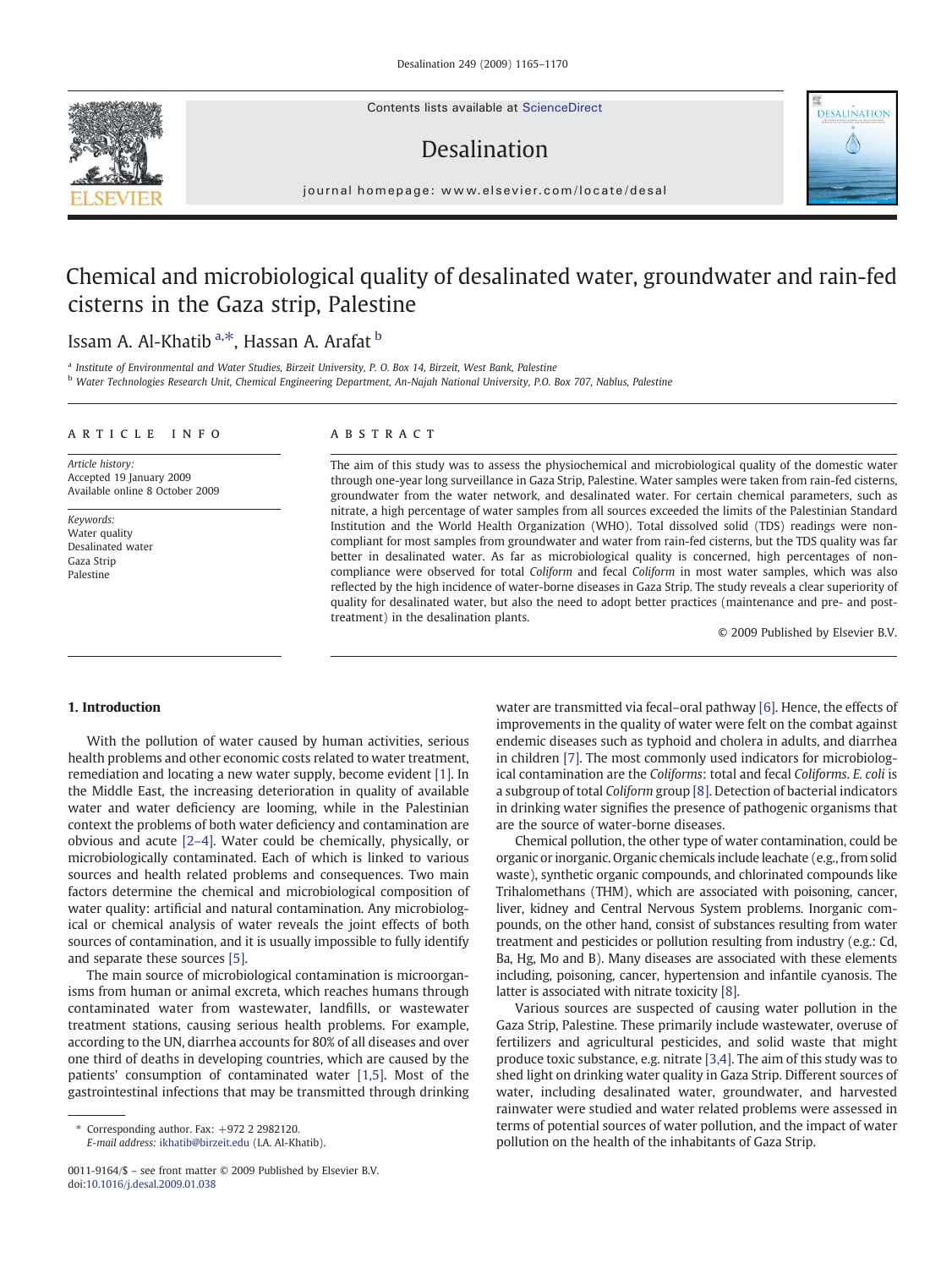# 2. Material and methods

# 2.1. Study area

The Gaza Strip area is part of Palestine. It is a small area of about 365 km<sup>2</sup> located at the eastern coast of the Mediterranean, about 35 km long and between 6 and 12 km wide (Fig. 1) The Gaza Strip forms a transitional zone between the semi-humid coastal area in the north and the semi-arid Sinai desert in the south. The area consists of a littoral zone, a strip of dunes from the Quaternary era situated on the top of a system of older Pleistocene beach ridge, and more to the east, gently sloping alluvial and loess plains [\[9\].](#page-5-0) The total population of GS was 1,202,756 persons in 2004 as extrapolated from the data of 1997 census by the Palestinian Central Bureau of Statistics [\[10\]](#page-5-0).

The three sources of domestic water supply in Gaza Strip are 1) groundwater from the coastal aquifer, 2) desalinated water utilizing brackish and, less commonly, seawater as feed, and 3) rainwater harvesting wells [\[11](#page-5-0)–14]. Groundwater from the coastal aquifer supplies the Strip with 90% of its domestic (i.e., municipal and agricultural) water needs [\[11\]](#page-5-0). The aquifer in the Gaza Strip is part of the coastal aquifer, which extends from Mt. Carmel in the north to the Sinai desert in the south with a variable width and depth. The total area of the coastal aquifer is about 2000 km<sup>2</sup> with 400 km<sup>2</sup> beneath the Gaza Strip [\[15\]](#page-5-0). The aquifer media are composed mainly of alluvial sandstone with gravel from the Tertiary era covered with Quaternary sand dunes. These dunes extend along the shoreline up to few kilometers inland. The depth of the aquifer varies from about 170 m at the shoreline to a few meters at the eastern boundary [\(Fig. 2](#page-2-0)). This makes it vulnerable for pollutants mainly from untreated wastewater in the area [\[3,11,12\].](#page-5-0) There is a very thick impermeable clay layer underneath the aquifer, the Saqiya formation. This 400 to 1000 m layer forms the bed of the aquifer. Some clay layers of different thicknesses up to 20 m divide the aquifer into three main subaquifers. These sub-aquifers were classified into sub-aquifer A, which is at the top; sub-aquifer B; and sub-aquifer C beneath [\(Fig. 2\)](#page-2-0) [\[9\]](#page-5-0).

Salinity of the coastal aquifer's groundwater has been constantly increasing over time, due to seawater intrusion and the excessive withdrawal of water, far exceeding the natural recharge [\[11,12\].](#page-5-0) In many areas of the Gaza Strip, salinity in groundwater extracted from the aquifer has exceeded 1000 mg/L, and even 3000 mg/L in some



Fig. 1. Location map of the Gaza Strip.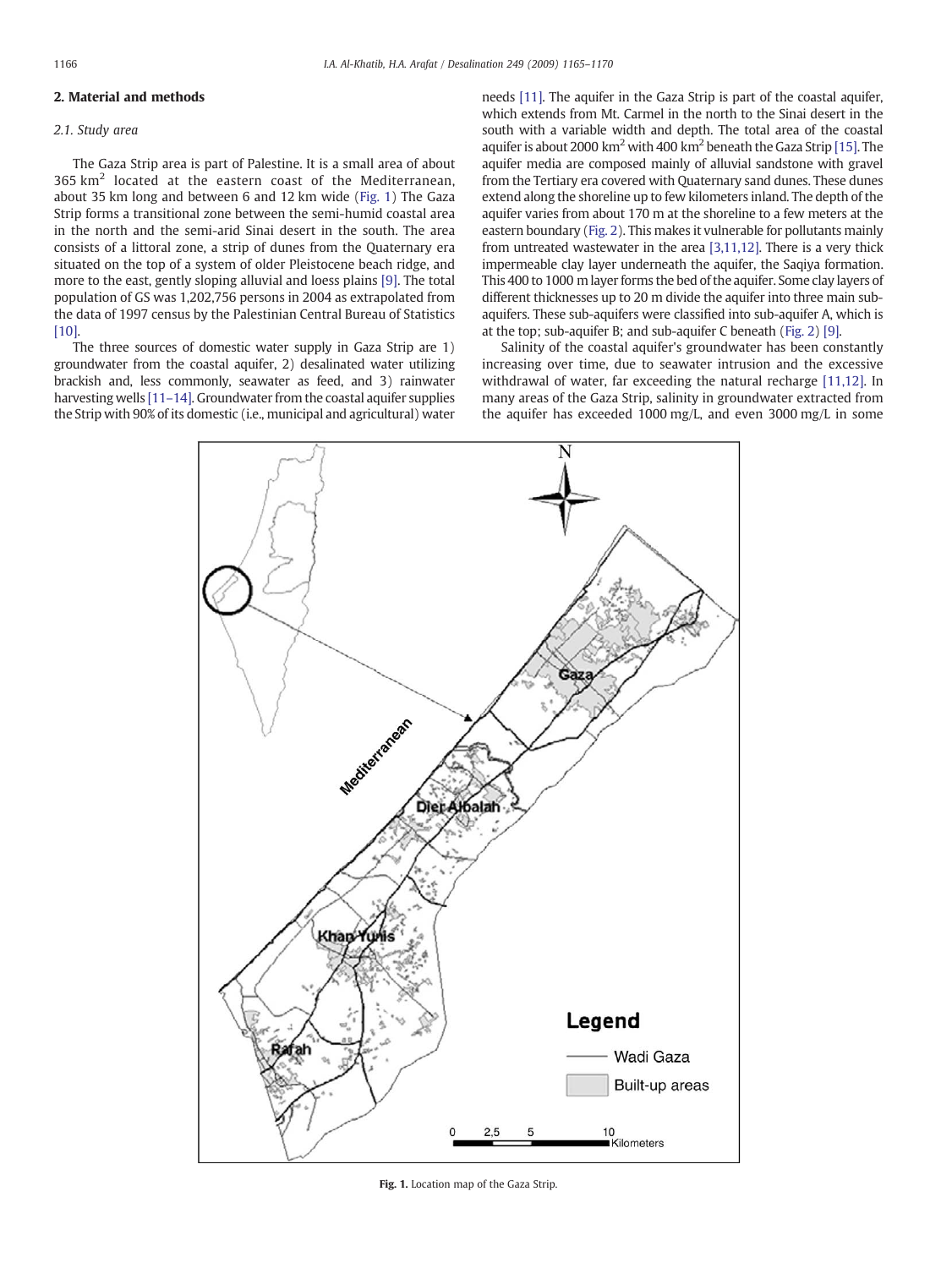<span id="page-2-0"></span>

Fig. 2. Typical geological cross-section in the Gaza Strip [\[9\].](#page-5-0)

areas [\[11\].](#page-5-0) Although water with such salinity can be used for certain domestic applications, such as irrigation and household cleaning, it is deemed unacceptable for drinking purposes [\[16\]](#page-5-0). As a result, desalination became the alternative source for drinking water, supplying the Gaza Strip with 90% of its drinking water needs [\[11\].](#page-5-0) So far, there is no major desalination plant to supply the whole Gaza Strip with its need of desalinated water, although such project has been planned for [\[12,13\]](#page-5-0). Instead, desalinated water comes from an array of government-owned small plants, plants owned by non-for-profit nongovernmental organizations, and commercial desalination plants [\[11,12\]](#page-5-0). Table 1 provides some details on the seven governmental desalination plants operating in Gaza Strip [\[11\].](#page-5-0) Additionally, about 17% of the Gaza Strip residents use small Reverse Osmosis (RO) units in their homes, producing about 20 L/day [\[11\]](#page-5-0). Residents in Gaza Strip obtain desalinated water either by distribution tankers, or directly from the desalination plants (using plastic containers, etc). In the city of Khan Younis, as a unique case, desalinated water is pumped through the water network for few hours every day [\[11\]](#page-5-0).

## 2.2. Data collection and analysis

Data on the physical, chemical and microbiological quality of water samples from different sources was obtained from the records of the Central Public Health Laboratories (CPHL) of the Palestinian Ministry of Health (MoH) in Gaza city. The data was the result of random water sampling for routine inspection conducted during the period from January to December of 2004. The physical and chemical tests performed by CPHL to assess water quality included turbidity, pH, conductivity, total dissolved solids (TDS), nitrite, nitrate, chloride, sulfate, calcium, magnesium, fluoride, potassium, sodium, ammonia, and color. Microbiological tests included total Coliform (TC), fecal Coliform (FC), fecal Streptococcus, Pseudomonas, and cholera. All analyses (physical, chemical and microbiological) were carried out in accordance with the procedures described by the American Public Health

Association [\[17\].](#page-5-0) CPHL, which is accredited by Palestinian Standard Institution (PSI), follows the ISO standard No. 17025 in its tests. Internal and external proficiency tests are carried out to assure the accuracy and precision of sample results.

Water samples were collected by CPHL from three origins in Gaza Strip. These are; 1) groundwater pumped through the water network (sampled at the customers taps, storage tanks, etc), 2) desalinated water (sampled at exit points of desalination plants, customers taps during pumping hours of desalinated water, water selling stations, distribution tankers, etc), and 3) water from the rain-fed cisterns. In accordance with standard procedures [\[17\]](#page-5-0), CPHL personnel who performed the sampling treated the water samples in situ (when needed), stored them at 4 °C, held them in sterile boxes, and sent them to the laboratory within 1–2 h of collection. Ultimately, compliance statistics for all three types of water (ground, desalinated, rain) were produced, reviewed, sorted, tabulated, and categorized by the authors with the help of the Environmental Health Department personnel of the MoH as well as the CPHL technicians. The data was coded and entered into the computer and the averages for the different parameters were found using SPSS software (Statistical Package for Social Sciences). Decisions regarding whether water samples were deemed acceptable or not acceptable for drinking or bathing were based on the World Health Organization [\[6,16\]](#page-5-0) and/or Palestinian [\[18\]](#page-5-0) guidelines.

# 3. Results and discussion

## 3.1. Physiochemical water quality

[Table 2](#page-3-0) shows a summary of compliance rates of tested water samples in Gaza Strip for fifteen physiochemical parameters. Clearly, water quality varies significantly depending on the source of water. Desalinated water samples had a high percentage (44%) of noncompliance in terms of their pH value compared to water from rain-fed cisterns (1%) or groundwater (11%). Almost all non-compliant samples

Table 1

| Plant name              | Feed water     | Feed water TDS (mg/l) | Plant capacity $(m^3/h)$ | Plant productivity $(m^3/h)$ |
|-------------------------|----------------|-----------------------|--------------------------|------------------------------|
| Industrial Zone (north) | Brackish water | 1400                  | 95                       | 75                           |
| Beit Lahia (north)      | Beach wells    | 1300                  | 60                       | 50                           |
| Deir El Balah (1)       | Beach wells    | 3100                  | 78                       | 45                           |
| Deir El Balah (2)       | Seawater       | 35,000                | 30                       | 20                           |
| Deir El Balah (3)       | Seawater       | 35,000                | -                        | 2000                         |
| Khan Younis El-Shargi   | Beach wells    | 2500                  | 60                       | 50                           |
| Khan Younis Al-Sa'ad    | Beach wells    | 2000                  | 80                       | 65                           |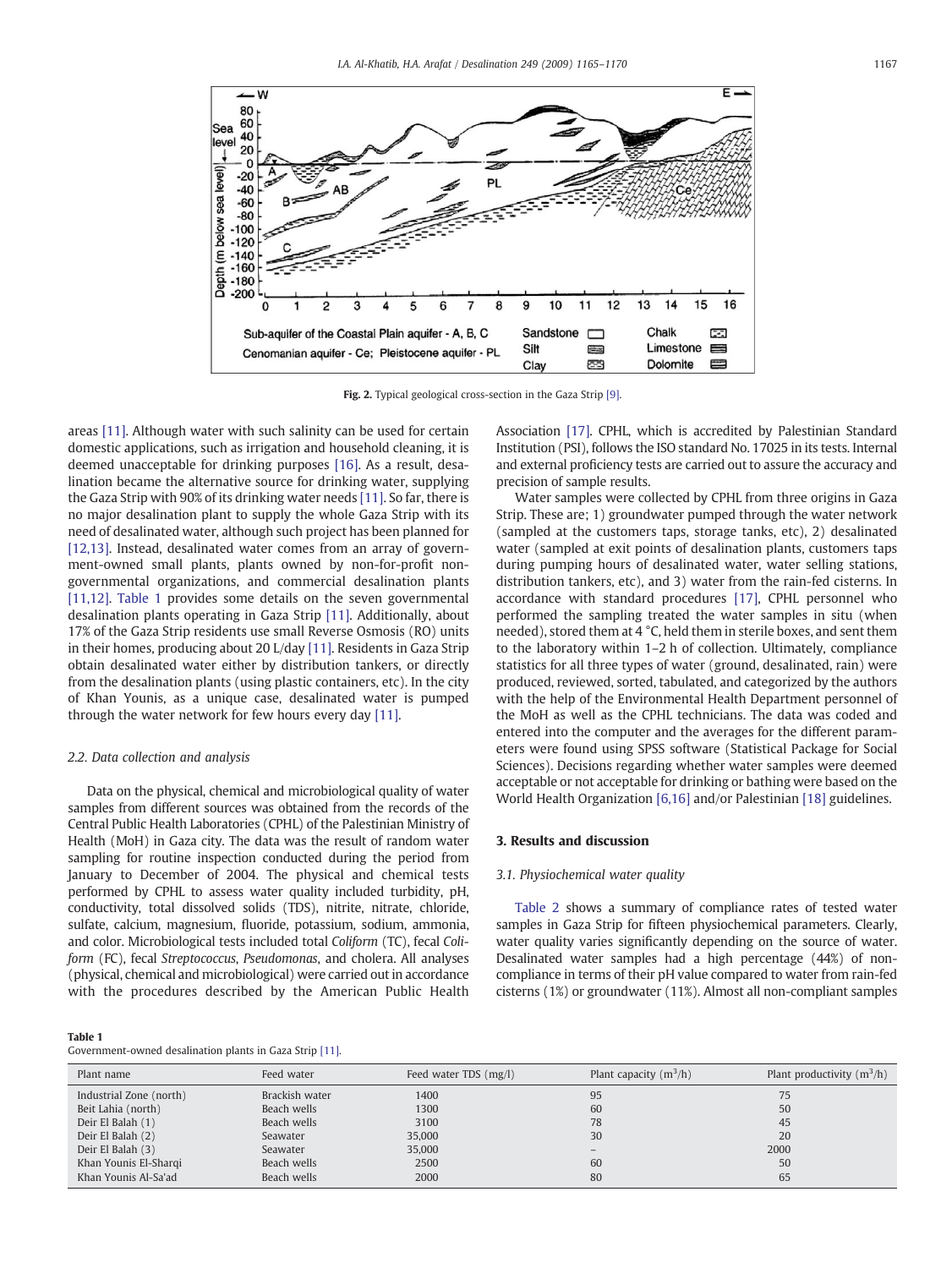<span id="page-3-0"></span>

|--|--|

Physiochemical quality of drinking water samples in Gaza Strip.

| Tests        |                      | Source of water                                  |                      |                                               |                      |                                                  |                                        |
|--------------|----------------------|--------------------------------------------------|----------------------|-----------------------------------------------|----------------------|--------------------------------------------------|----------------------------------------|
|              |                      | Water from rain-fed cisterns                     |                      | Desalinated water                             |                      | Groundwater(network-distributed)                 |                                        |
|              | Number of<br>samples | Percentage of<br>non-compliant<br>samples $(\%)$ | Number of<br>samples | Percentage of<br>non-compliant<br>samples (%) | Number of<br>samples | Percentage of<br>non-compliant<br>samples $(\%)$ |                                        |
| Turbidity    | 294                  | 0.3                                              | 122                  | $\Omega$                                      | 168                  | 8.9                                              | 5 NTU [16]                             |
| $pH^a$       | 297                  | 1.0                                              | 158                  | 44.3                                          | 108                  | 11.1                                             | $6.5 - 8.5$ [6]                        |
| Conductivity | 297                  | 55.6                                             | 147                  | 2.0                                           | 108                  | 88.0                                             | $1500 \mu S/cm$ [6]                    |
| <b>TDS</b>   | 298                  | 52.7                                             | 159                  | 4.4                                           | 127                  | 52.8                                             | 1000 mg/l [16]                         |
| Nitrite      | 250                  | 0.8                                              | 64                   | 1.6                                           | 52                   | 1.9                                              | $0.3 \text{ mg}/1 \text{ [}16\text{]}$ |
| Nitrate      | 298                  | 76.8                                             | 149                  | 12.8                                          | 111                  | 84.7                                             | 50 mg/l $[16]$                         |
| Chloride     | 298                  | 56.7                                             | 159                  | $\mathbf{0}$                                  | 116                  | 67.2                                             | 250 mg/l [16]                          |
| Sulfate      | 295                  | 18.6                                             | 123                  | $\mathbf{0}$                                  | 80                   | 18.8                                             | 250 mg/l [16]                          |
| Calcium      | 295                  | $\mathbf{0}$                                     | 122                  | $\mathbf{0}$                                  | 83                   | $\mathbf{0}$                                     | 100 mg/l $[18]$                        |
| Magnesium    | 295                  | $\Omega$                                         | 122                  | $\mathbf{0}$                                  | 79                   | $\Omega$                                         | 100 mg/l $[18]$                        |
| Fluoride     | 203                  | 43.4                                             | 61                   | 4.9                                           | 36                   | 25.0                                             | 1.5 mg/l $[16]$                        |
| Potassium    | 295                  | $\Omega$                                         | 122                  | $\mathbf{0}$                                  | 77                   | $\mathbf{0}$                                     | $10 \,\mathrm{mg}/l$ [18]              |
| Sodium       | 295                  | 54.9                                             | 122                  | $\mathbf{0}$                                  | 77                   | 45.5                                             | 200 mg/l [16]                          |
| Ammonia      | 237                  | 0.4                                              | 73                   | $\mathbf{0}$                                  | 44                   | $\mathbf{0}$                                     | 1.5 mg/l $[16]$                        |
| Color        | 294                  | $\mathbf{0}$                                     | 122                  | $\mathbf{0}$                                  | 77                   | $\mathbf{0}$                                     | 15 TCU [16]                            |

 $a$  All non-compliant samples registered pH values below the lower compliance limit of 6.5.

had pH values below the WHO limit of 6.5. It is known that, in membrane desalination, the pH of the permeate (the desalinated water) is usually below 6. This is because carbon dioxide passes through the membranes and hydrogen carbonate is rejected. Since the pH is governed by the logarithm of the ratio of hydrogen carbonate to carbon dioxide, the pH of the permeate water is always low. As a consequence, the water is very corrosive towards several materials, such as asbestos, cement, galvanized steel, steel, cement lining, copper and brass. So, post treatment is required, such as mixing with other water or filtration through limestone grains. As such post treatment of desalinated water is not conducted in Gaza Strip, the low pH values were observed.

Another major aspect of non-compliance is the nitrate content. A shocking 88% non-compliance percentage for nitrate content was observed in the network water from groundwater origin, and a similarly high 77% non-compliance percentage was observed for water from rainfed cisterns. Untreated domestic and industrial wastewater is considered one of the most important pollutants in the Gaza Strip, contaminating both ground and surface water. This, along with the excessive use of fertilizers, have impacted the quality of water in the Strip as the infiltration of wastewater into groundwater in the Strip causes the high nitrate concentration, which was also reported by others [\[3,11\]](#page-5-0). This is further complicated by the fact that intermittent pumping of water in the network causes negative pressure in the pipes during nopumping periods, which sucks polluted wastewater from the ground into the old leaky water pipes. It is important to keep in mind that about 36.6% of the households in the Gaza Strip are not connected to a sewage network and use cesspits for wastewater disposal. Moreover, about 50% of all wastewater in the Strip flows in open valleys from both cities and villages [\[19\]](#page-5-0). Nitrate non-compliance is significantly lower for desalinated water (12.8%), but is still high. Nitrate is usually not very well rejected in RO, with rejection rates of 80–90%, depending on the type of the RO membrane used and its condition. Moreover, the high nitrate concentration in the permeate of RO systems might be due to poor performance of the RO (e.g. damaged membranes or leakages in Orings). The fact that nitrate concentration in the feed water to the desalination units (mostly brackish water in Gaza) is high, will contribute to the nitrate concentration in the permeate.

Salinity is another cause of non-compliance in water samples. Total dissolved solids (TDS) non-compliance rate was 56% and 88% for rainfed cisterns and groundwater samples, respectively, compared to only 4% in desalinated water. Similar trends are also observed for sodium, chloride, sulfate, and conductivity readings, as seen in Table 2. Once again, water samples from rain-fed cisterns and groundwater origins registered a much higher non-compliance rate than desalinated water for all these parameters. In fact, all desalinated water samples were 100% compliant with standards in terms of their chloride, sulfate, and sodium content. These observations reveal two things: first, the horribly deteriorated quality of groundwater and water from rain-fed cisterns, which was also reported in other studies [\[11,12\].](#page-5-0) It is clear, beyond doubt, that the increasing unbalanced withdrawal of water from the coastal aquifer of Gaza Strip is causing serious problems with seawater intrusion into the aquifer. Moreover, it is clearly causing soil salinity and that also is impacting the rain-fed cisterns, most of which are underground excavations, supported by clay walls, allowing salt ions to infuse them. Secondly, a clear advantage is observed here for desalination, where the water quality is far better than groundwater and water from rain-fed cisterns. The reverse osmosis (RO) process applied in the desalination units allows for a high salt rejection rate, enabling excellent control of the desalinated water in terms of its salt content. As these RO units become overused, especially under poor maintenance conditions (e.g., lack of proper anti-scalant dosing, pretreatment, etc.), fouling of the membrane could lead to poor salt rejection, which could explain the small percentage of non-compliant desalinated water samples (about 4%), with respect to TDS results. Another factor to keep in mind is that in the Khan Younis city, desalinated water is pumped into the water network for few hours daily. Prior to this pumping period, the water pipes will have residuals of salty groundwater in them, which gets mixed with the desalinated water. This also may cause high salinity in the desalinated water samples in this case, mainly at the beginning of the pumping period.

Fluoride is another key water quality that is of importance in our case. About 43% and 25% of rain-fed water and groundwater samples, respectively, had fluoride content exceeding the allowable limit, compared to 5% only in desalinated water. High fluoride concentrations were found to lead to skeletal fluorosis and paralysis, yellow staining of teeth, as well as kidney malfunction. Teeth discoloration and mottling is at the present time vividly observed in the teeth of adult Palestinians in the central and southern Gaza Strip [\[12\].](#page-5-0)

Finally, it is interesting to observe that the two physical quality parameters, turbidity and color, were very good (i.e., total or very high compliance rate in samples) for all sources of water in Gaza Strip. The only exception is the above-limit turbidity in about 9% of the samples of groundwater pumped through the network. Due to the shortage of water supply, water is pumped intermittently in the network in Palestine (and also in many neighboring countries, like Jordan). As a result, residents in Gaza Strip install water tanks to collect water during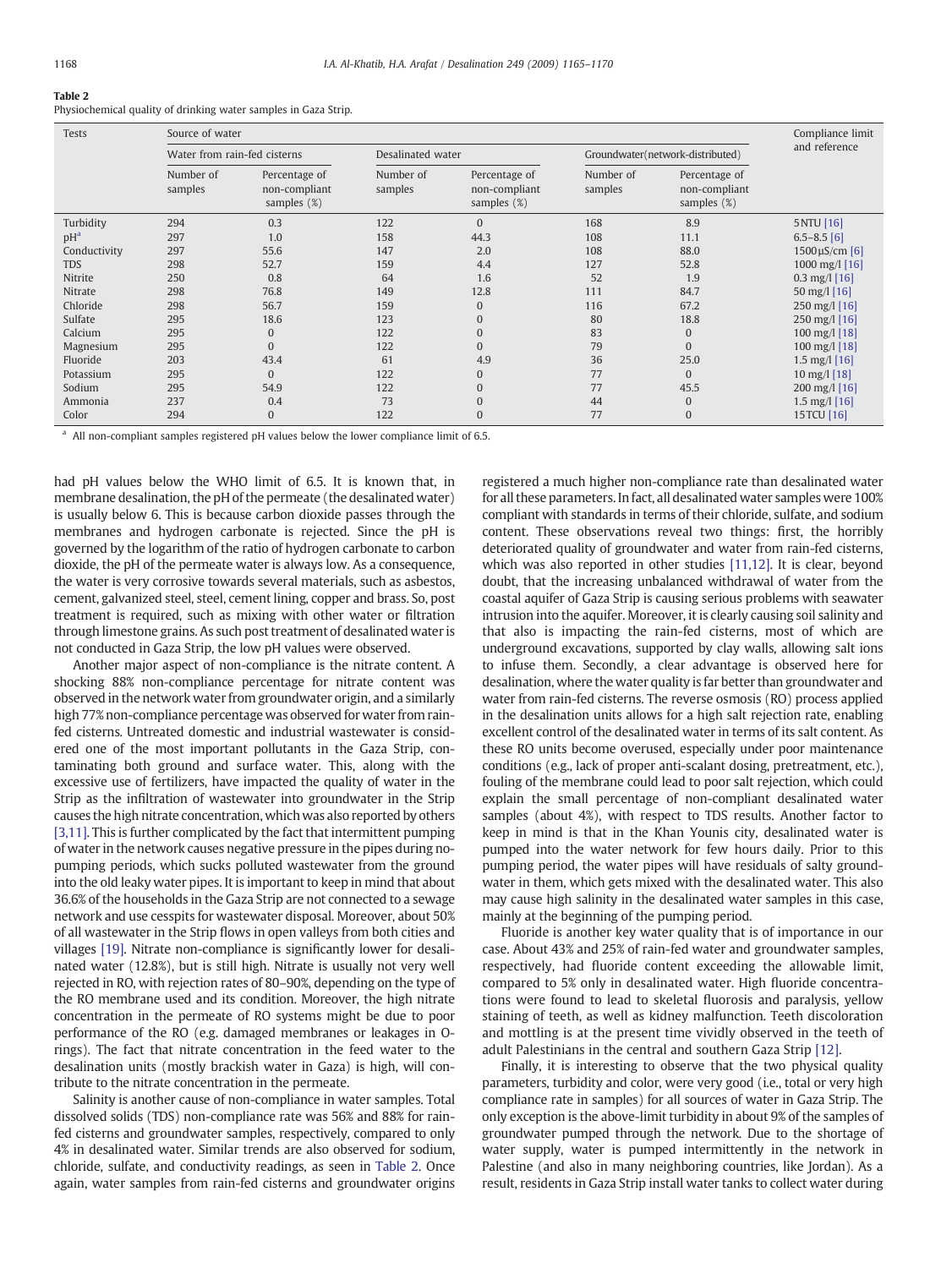pumping periods for use during no-pumping times. Solid particles in the water settle and accumulate at the bottoms of these tanks, then become suddenly stirred and suspended when the water flow to the tank is restarted, especially at high water pressure. If water is drawn from the tank during that time (i.e., when water from the network is re-filling the tank), it is likely to be visibly turbid, as commonly observed by the residents in Palestine.

# 3.2. Microbiological water quality

Out of 1056 water samples from rain-fed cisterns tested in Gaza Strip for total Coliform (TC) and fecal Coliform (FC), 8.6% and 3.9% of the samples exceeded the WHO limits for TC and FC, respectively, as shown in Table 3. These percentages were up to 15.5% and 7.1%, respectively, for water samples taken from water networks, and to 15.2% and 7%, respectively, for desalinated water samples. All the samples tested were free of cholera (Table 3). A smaller number of water samples were tested for Pseudomonas from hospitals and swimming pools fed by groundwater (113 samples) and desalinated water (184 samples). 21.2% of the network water samples and 6.5% of the desalinated water samples were found to exceed the WHO guidelines for Pseudomonas (Table 3). As shocking as the latter result may sound, it is not un-precedented. In another study [\[20\]](#page-5-0) on the prevalence of Legionella species and their possible association with Pseudomonas in hot water distribution systems in West Bank (Palestine) hospitals, L. pneumophila was isolated from 62% of the 53 samples tested, and P. aeruginosa were isolated from 21% of 81 samples.

These results indicate a contamination of the domestic water supply in the water network in Gaza Strip by wastewater. This could be due to leakage from the wastewater sewage system, openly flowing sewage, and seepage pits into the water pipelines, as some of the pipes in the water networks are old and cracked. This would particularly happen during the cease periods of water pumping in these pipes, as negative pressure develops inside them. It could also be due to breakage in the water distribution system, thus promoting bacterial biofilm growth. Biofilms were reported to develop in water distribution systems [\[21\].](#page-5-0) Besides being subject to the conditions of the water network in localities where it is pumped through it, desalinated water is also prone to contamination thanks to the other methods by which it is distributed in Gaza Strip. Namely; plastic containers, distribution tankers, filling taps at the desalination plants, and several other primitive methods, reported elsewhere [\[11\].](#page-5-0) This manual handling of water significantly increases the risk of water contamination, especially if proper hygienic practices are not followed by the handlers of water. Sadly, this strips the desalinated water from one of its main advantages, that is, being microorganisms-free as it permeates through the RO membranes.

As for residents who use rain-fed cisterns in Gaza Strip, water disinfection is clearly inadequate in some of these households, as they depend on water collected in the winter season in their cisterns. Lack of proper disinfection could lead to suitable conditions for biofilm

bacterial re-growth, thus increasing the possibility of water contamination. Lack of public awareness about the issues that are important to maintaining good microbiological water quality is another key reason that contributes to water contamination in these cases. For example, in a study conducted in another Palestinian locality, the Tubas district, it was found that 63.7% of the households did not test the drinking water from their rain-fed cisterns, despite the short distance between these cisterns and the sewage pits and the presence of animals near the water cisterns, which increases the possibility of rain-fed cisterns contamination and the risk of water-related diseases [\[22\]](#page-5-0).

As an indication of the health complications that can be caused by such poor microbiological water quality, [Table 4](#page-5-0) provides statistics on some water-borne diseases, reported in Gaza Strip in 2004 [\[23\].](#page-5-0) The results on intestinal parasitic diseases were as follows: ascariasis (round worm) was found in 1492 cases; oxyuriasis was found 109 cases; strongyloidiasis was found 54 cases; and amebiasis (trophozoite) was found in 11,360 cases in the Strip.

## 4. Conclusions and recommendations

Based on Palestinian Water Authority records, the domestic water demand in Gaza Strip for the year 2000 was 55 million  $m<sup>3</sup>$ . This demand is projected to increase to 182 million  $m<sup>3</sup>$  in the year 2020 [\[24\]](#page-5-0). Water quality in the Strip is deteriorating. Groundwater from the coastal aquifer is currently the main source of water, and its depletion and increasing salinity are becoming urgent problems. Despite the current utilization of desalination to supplement the water needs of Gaza Strip, a significant percentage of this desalinated water does not comply with standard limits for chemical (especially nitrate, pH, and TDS) and microbiological quality. The non-compliance rate, on the other hand, is much higher for groundwater pumped through the network and for water from rain-fed cisterns. The key reasons identified behind this non-compliance include 1) the contamination of water by domestic and industrial wastewater, which flows openly in many parts of Gaza Strip, 2) the poor conditions of the water network, allowing diffusion of polluted water into it, especially when negative pressure develops inside the pipes, 3) the insufficient disinfection of water in the network and the rain-fed cisterns, and 4) the manual and non-hygienic handling and distribution methods of the desalinated water. This situation has resulted in a threat to public health and the spread of water-borne diseases. From the analysis of the results in this study, the following key recommendations are made:

• Dependence on desalinated water should increase, which means that the desalination capacity of the current plants should be boosted or new plants should be built. This will reduce the water withdrawal rate from the coastal aquifer and allow it to rehabilitate itself and reduce its salinity. Moreover, this will guarantee a highquality water supply in the Gaza Strip. Distribution of desalinated water, then, should be totally done through the water network.

#### Table 3

Microbiological quality of drinking water samples in Gaza Strip.

| Test                     | $\sim$<br>Water from rain-fed cisterns |                                                  |                      | Groundwater (network-distributed)                |                      | Desalinated water                                |  |
|--------------------------|----------------------------------------|--------------------------------------------------|----------------------|--------------------------------------------------|----------------------|--------------------------------------------------|--|
|                          | Number of<br>samples                   | Percentage of<br>non-compliant<br>samples $(\%)$ | Number of<br>samples | Percentage of<br>non-compliant<br>samples $(\%)$ | Number of<br>samples | Percentage of<br>non-compliant<br>samples $(\%)$ |  |
| Total Coliform           | 1056                                   | 8.6                                              | 2802                 | 15.5                                             | 525                  | 15.2                                             |  |
| Fecal Coliform           | 1056                                   | 3.9                                              | 2802                 | 7.1                                              | 515                  | 7.0                                              |  |
| Fecal streptococcus      | 150                                    | 0.7                                              | 378                  | 4.8                                              | 197                  | 1.0                                              |  |
| Pseudomonas <sup>a</sup> | NA <sup>b</sup>                        | <b>NA</b>                                        | 113                  | 21.2                                             | 184                  | 6.5                                              |  |
| Cholera                  | <b>NA</b>                              | <b>NA</b>                                        | 51                   | 0.0                                              | <b>NA</b>            | <b>NA</b>                                        |  |

<sup>a</sup> Pseudomonas test is carried out for drinking water samples from hospitals and swimming pools only.

NA: No tested samples.